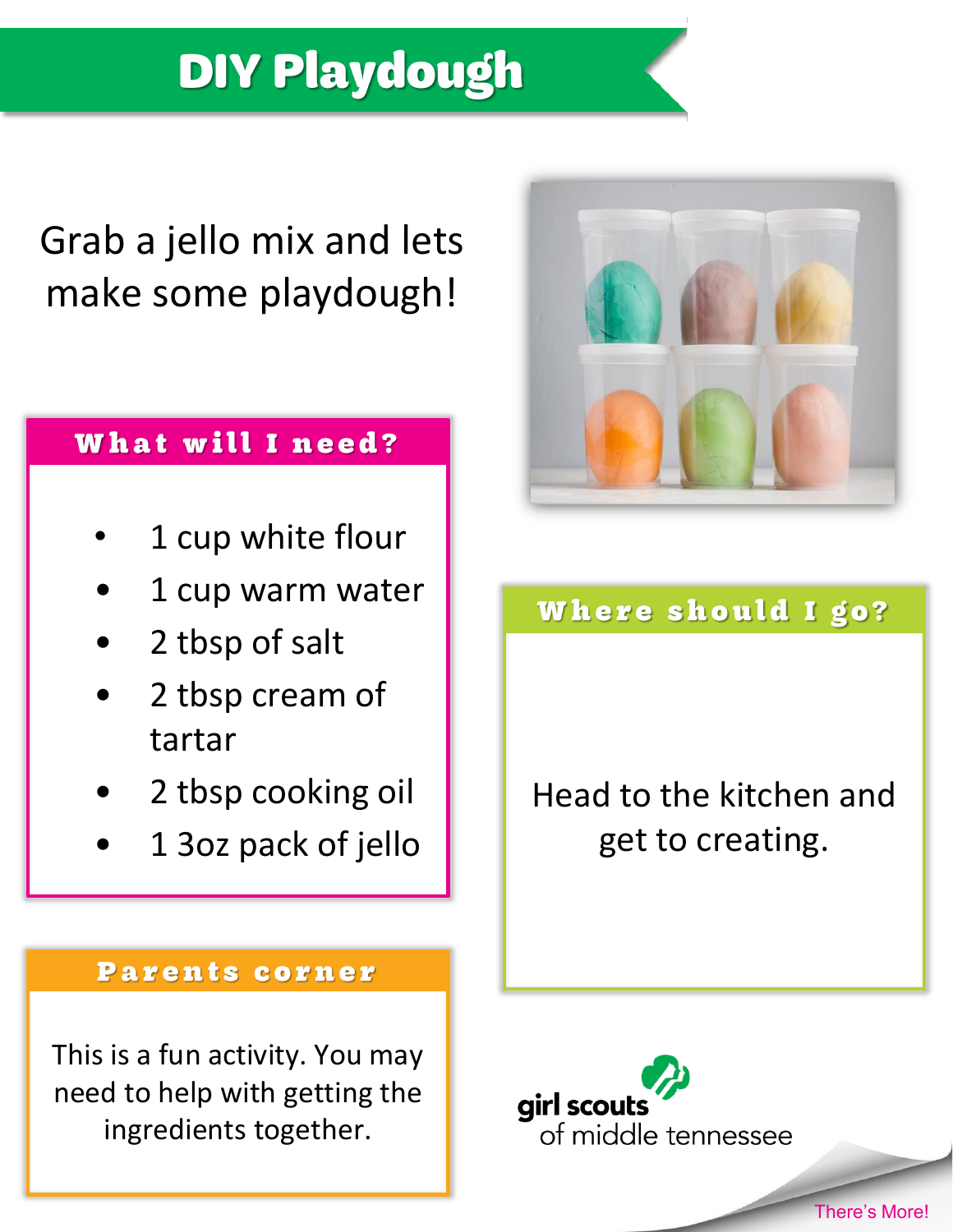## What do I already know?

1. What is playdough?

1. What can you make with playdough?

1. What can you use to make your own playdough?

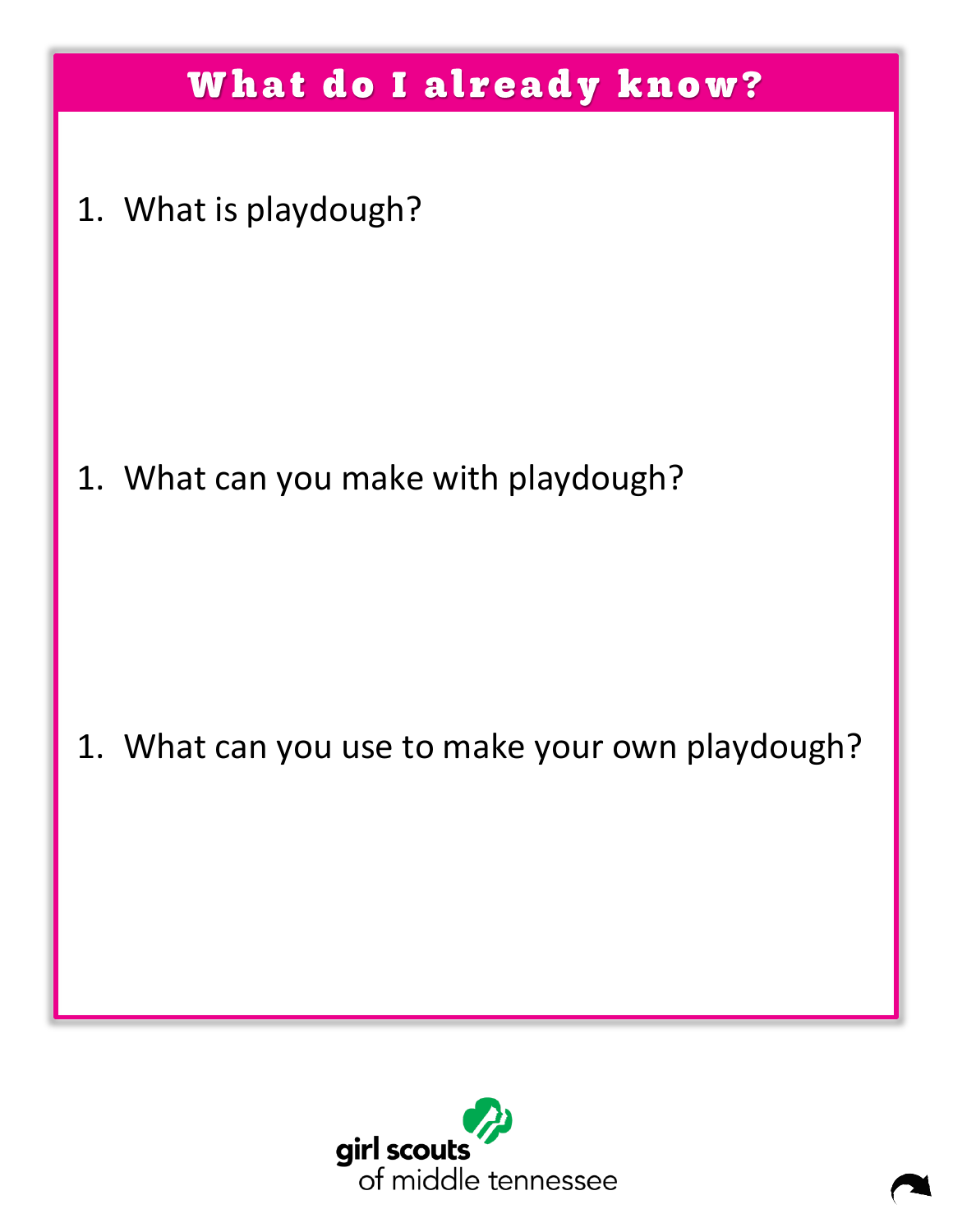## **INSTRUCTIONS**

- 1. Mix all of the ingredients together in a small saucepan.
- 2. Keep mixing until most of the lumps are gone.
- 3. Cook over medium heat, stirring continuously until it thickens into a ball of dough.
- 4. This take time. Just keep stirring, you will know when you won't be able to stir anymore.
- 5. Once it has finished cooking, place dough on a flour cutting board and wait for it to cool.
- 6. Cool for 20-30 minutes. Then knead, adding flour until no longer sticky. (about ½ cup)
- 7. At this point you could add more food coloring or even glitter.
- 8. When finished store in the refrigerator in an airtight container.
- 9. If it starts to be a little sticky, just add flour.

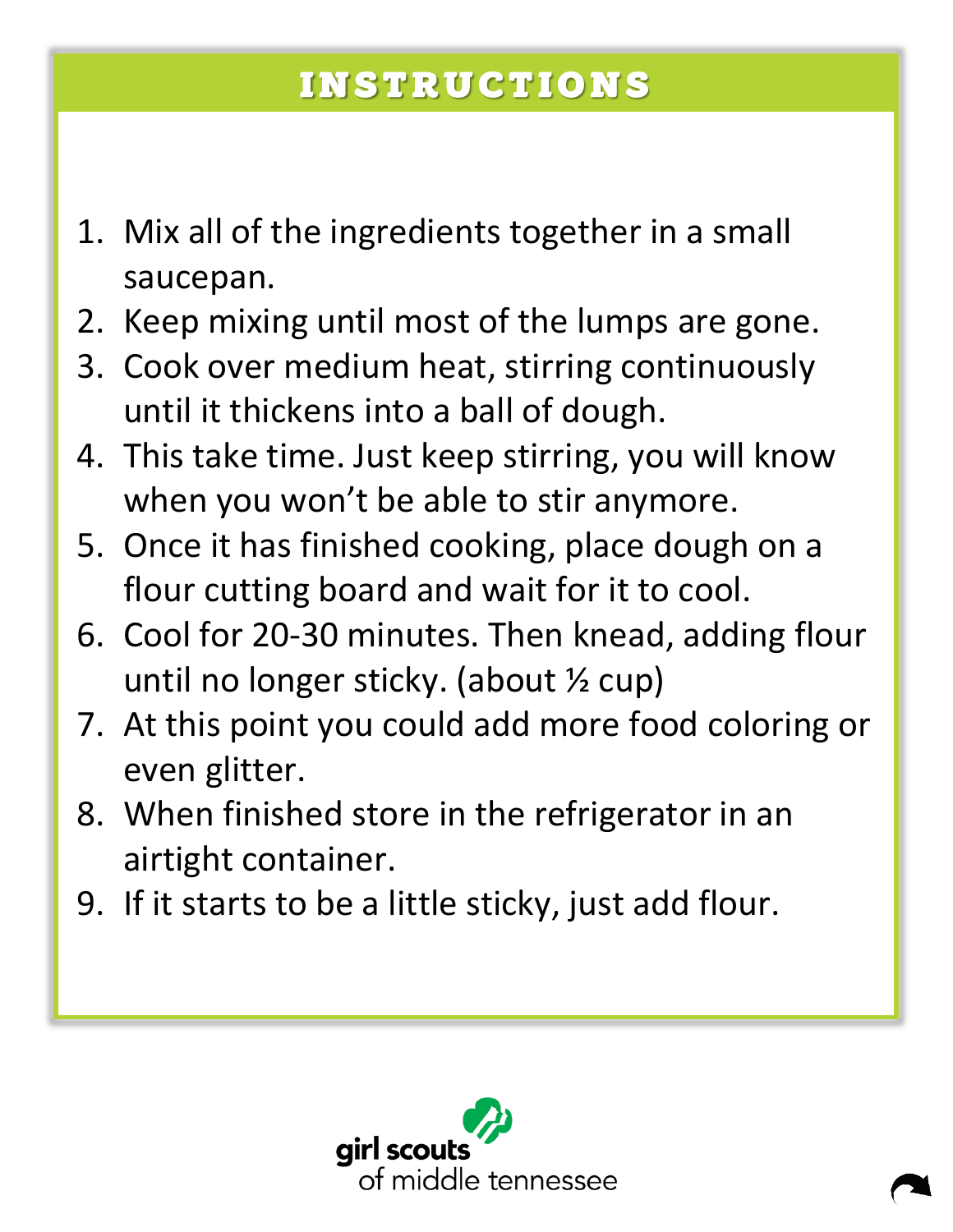